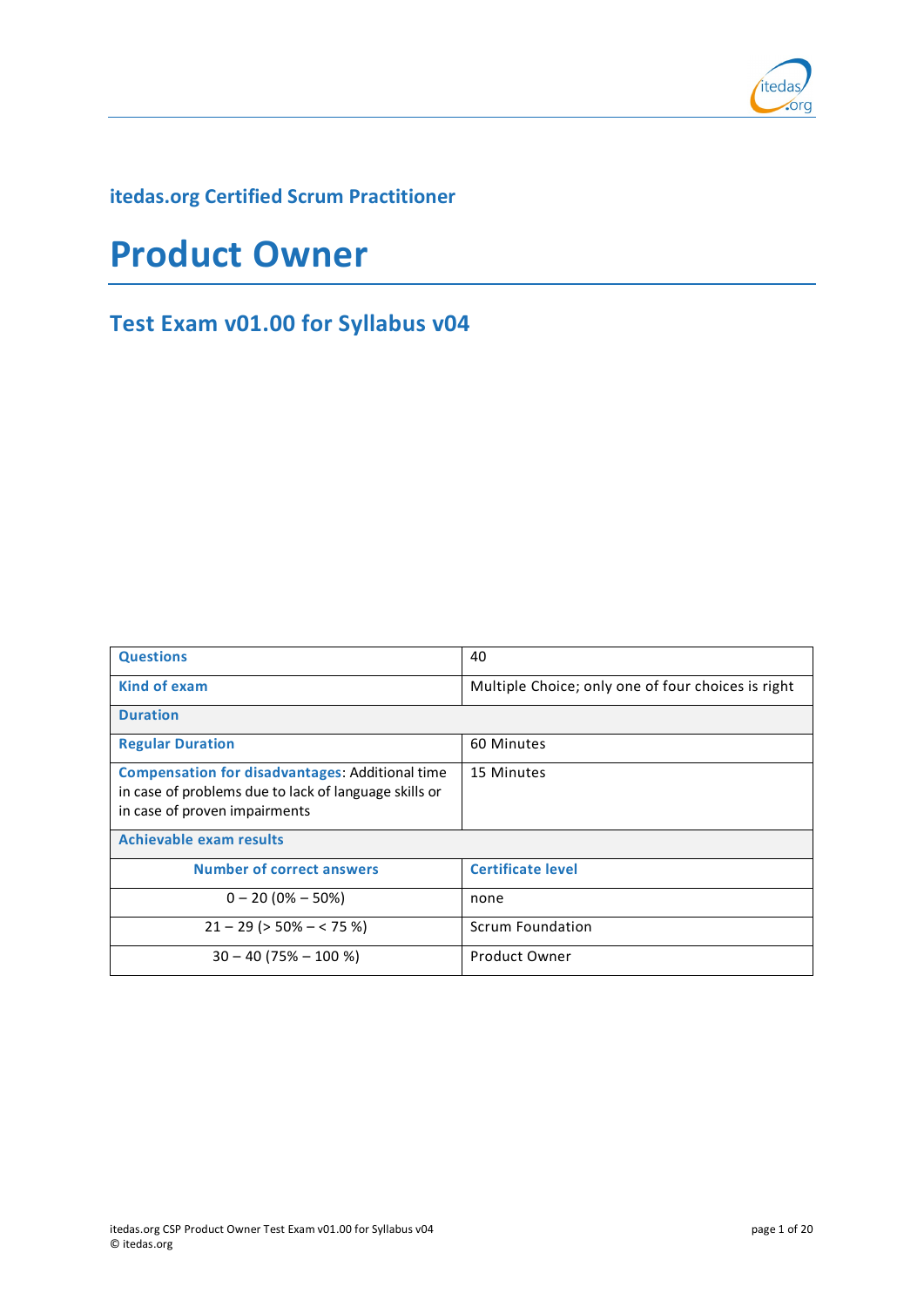

Mission Reading Miles of Page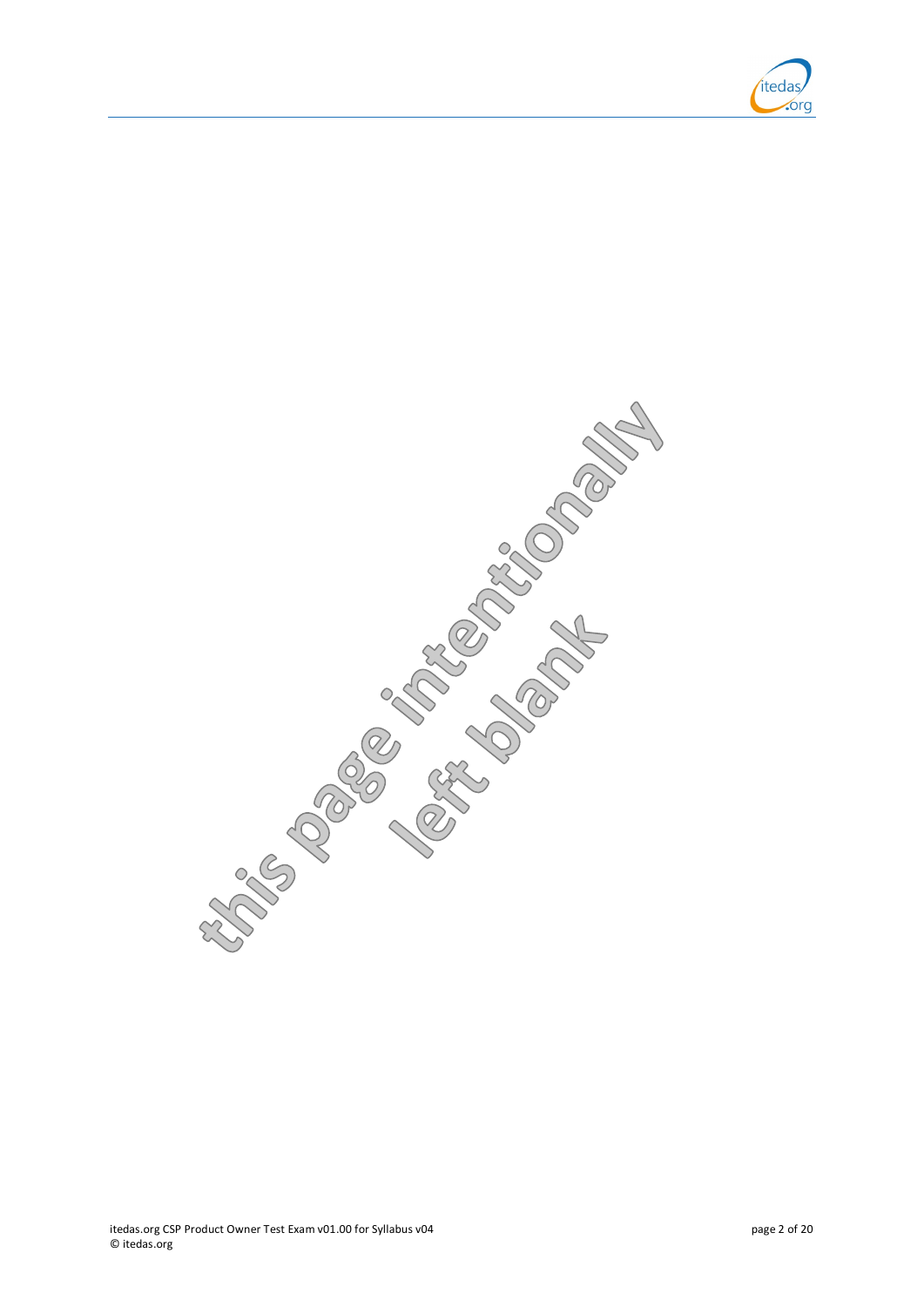

# **Questions**

**Question 1** (1001-1.0)

What is Scrum?

- **a)** A process for the agile development of software.
- **b)** A framework for developing and maintaining complex products.
- **c)** A guide that describes roles, events, artifacts, and rules for developing and maintaining complex products.
- **d)** A technique for creating products.

#### **Question 2** (1020-1.1)

What is the best statement about building a product backlog?

- **a)** All user stories in the product backlog should be very small and arranged in such a way that those with the greatest benefit can be processed with priority.
- **b)** Since complex requirements promise the greatest benefit, such as themes and epics, these should be prioritized higher than smaller user stories.
- **c)** Backlog entries, such as themes and epics, should be sorted in the product backlog according to their value and broken down into smaller units if they are to be implemented in one of the next Sprints.
- **d)** Agile project management according to Scrum does not require a special structure of the product backlog.

#### **Question 3** (1022-1.0)

What is planned in Sprint planning?

- **a)** The increment that has the highest priority.
- **b)** The increments to be included in the next release.
- **c)** The work for the next Sprint.
- **d)** The availability of the Scrum Team in the next planning cycles.

#### **Question 4** (1026-1.0)

Among other things, which question should be addressed at the Sprint planning meeting?

- **a)** What does the Product Owner have to do before the next meeting?
- **b)** What have the Developers done since the last meeting?
- **c)** How is the selected work done?
- **d)** How can the Scrum Master support us?

#### **Question 5** (1028-1.0)

A Scrum Team still has time in the current Sprint and can complete further product backlog entries. Who decides which additional entries in the current Sprint can be completed?

- **a)** The Product Owner.
- **b)** The Scrum Master.
- **c)** In consultation with the Product Owner, the development team can negotiate the product backlog entries and also drag them to the Sprint Backlog.
- **d)** The customer.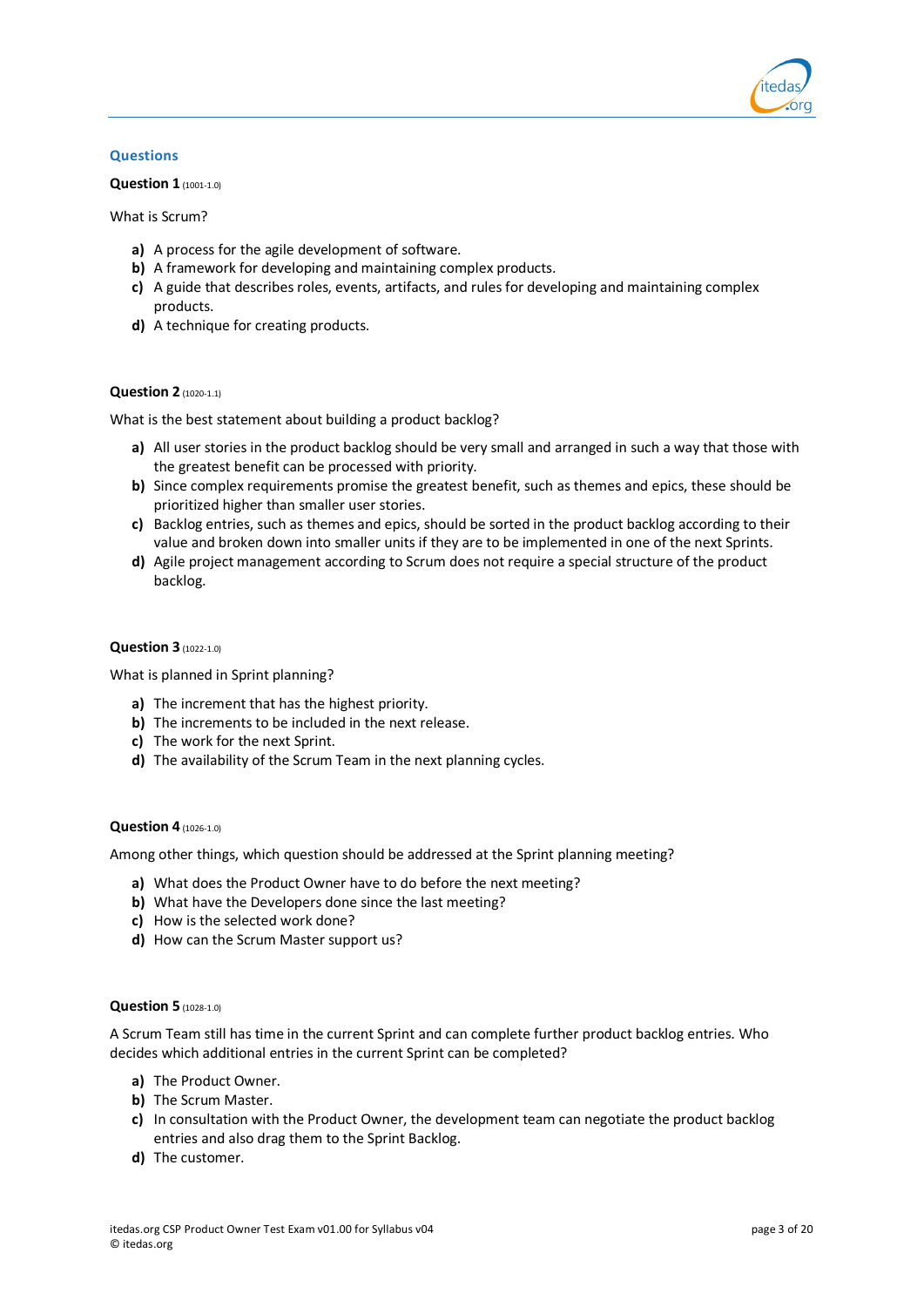

#### **Question 6** (1034-1.0)

What happens in the Sprint planning meeting?

- **a)** The Product Owner creates a forecast of the functionality that is to be developed in the Sprint.
- **b)** The Developers describe the goal that should be achieved with the Sprint.
- **c)** In conversation with the Product Owner, the Developers select the entries from the product backlog that are to be included in the current Sprint.
- **d)** The Scrum Master points out the obstacles to the Sprint goal.

#### **Question 7** (1044-1.0)

The Sprint lasts a maximum of one month. Why is that?

- **a)** Because the product backlog was divided up so that a user story can be processed in a maximum of one month.
- **b)** Because it is difficult to concentrate on one task for more than a month.
- **c)** Because customers don't want to wait any longer.
- **d)** Because if the time horizon of a Sprint is too long, there is a risk that the desired results can change, the complexity can increase, and the risk can increase.

#### **Question 8** (1050-1.0)

Which Scrum event is used to look back and agree on initiatives to implement improvements?

- **a)** Sprint retrospective.
- **b)** Daily Scrum.
- **c)** Sprint review.
- **d)** Improvements can be recognized at any time.

#### **Question 9** (1061-1.0)

What does the agile manifesto mean?

- **a)** Individuals and interactions must be supported by clear processes and tools for cooperation.
- **b)** Functioning software is just as important as extensive documentation.
- **c)** Cooperation agreements form the basis for cooperation with those affected by the project.
- **d)** Responding to change is more important than following a set plan.

# **Question 10** (1067-1.0)

Which of the following would you find in a definition of done?

- **a)** Business value / benefit updated.
- **b)** Unit test carried out successfully.
- **c)** Story is small enough.
- **d)** Acceptance criteria are clear.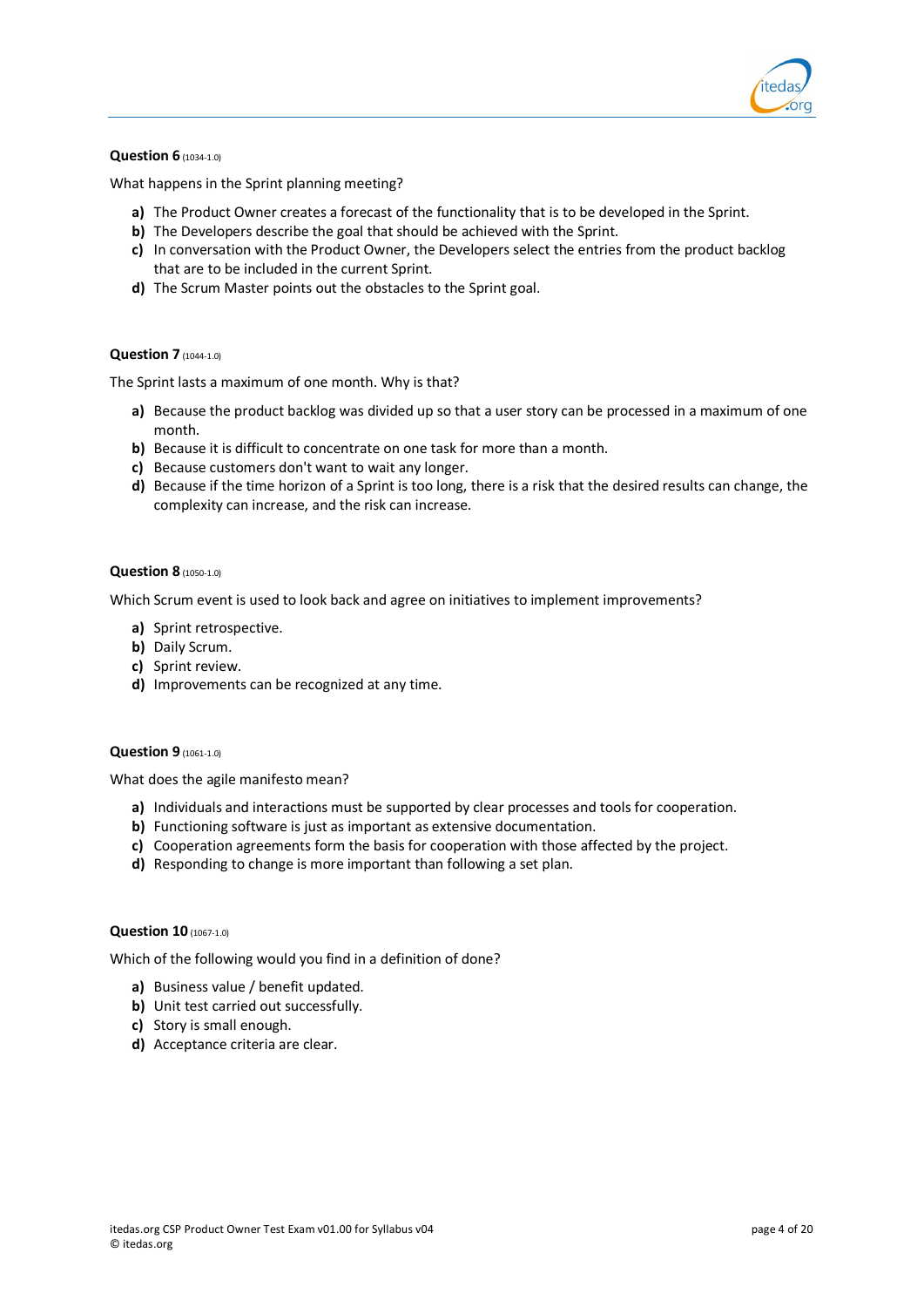

#### **Question 11** (1113-1.0)

User stories in the product backlog should correspond to the acronym INVEST. Among other things, they should be independent of one another. What is the best explanation with which you would try to convince a new Product Owner of the meaningfulness of this requirement?

- **a)** The more closely the individual user stories are intertwined, the more difficult it becomes for the Developer to implement them.
- **b)** Tightly interwoven user stories indicate a poorly structured product backlog.
- **c)** Tightly interwoven user stories are usually difficult to make comprehensible to Developers.
- **d)** Tightly interwoven user stories complicate the estimation of the individual user stories and make prioritization impossible in extreme cases. The latter is particularly a disadvantage if the user stories in the product backlog are to be prioritized according to their benefit to achieve the best possible return on investment (ROI).

#### **Question 12** (1115-1.0)

A Scrum Team has recently started working on a project. The Sprint duration is set at 4 weeks. In your role as Product Owner, you want to make sure that your unplanned vacation request does not hinder your work. So that you can take part in the next planning meeting before your vacation and be back at the end of the Sprint, suggest shortening the Sprint that has just started to 2 weeks. Would the Scrum Master comply with your wish?

- **a)** No, because this one-time shortening would impair the advantage of the steady rhythm (cadence) and the Scrum Team would be in danger of getting out of step.
- **b)** No, because the Developers have to make this decision.
- **c)** Yes, as it is always possible to change the Sprint duration.
- **d)** Yes, as the Product Owner is responsible for the success of the product.

# **Question 13** (1121-1.1)

With what justification can a Product Owner determine that the affinity estimation technique is used instead of planning poker to estimate the effort required to implement the user stories?

- **a)** The choice of the estimation method for determining the implementation effort cannot be determined by the Product Owner.
- **b)** Because a large number of user stories should be estimated.
- **c)** Because the release backlog should correspond to the acronym DEEP.
- **d)** Because only a few user stories can be appreciated.

#### **Question 14** (1123-1.0)

As the Product Owner, you have decided to cancel the Sprint. Which is the best reason for your decision?

- **a)** The Scrum Master sees the team's velocity in the Sprint at risk due to many new obligations.
- **b)** This decision is not made by you, but by the Scrum Master, as he has the best overview.
- **c)** You are of the opinion that the Developers invest too much time in testing.
- **d)** Due to the current situation, you can see that it no longer makes sense for the Sprint goal to be achieved for this Sprint.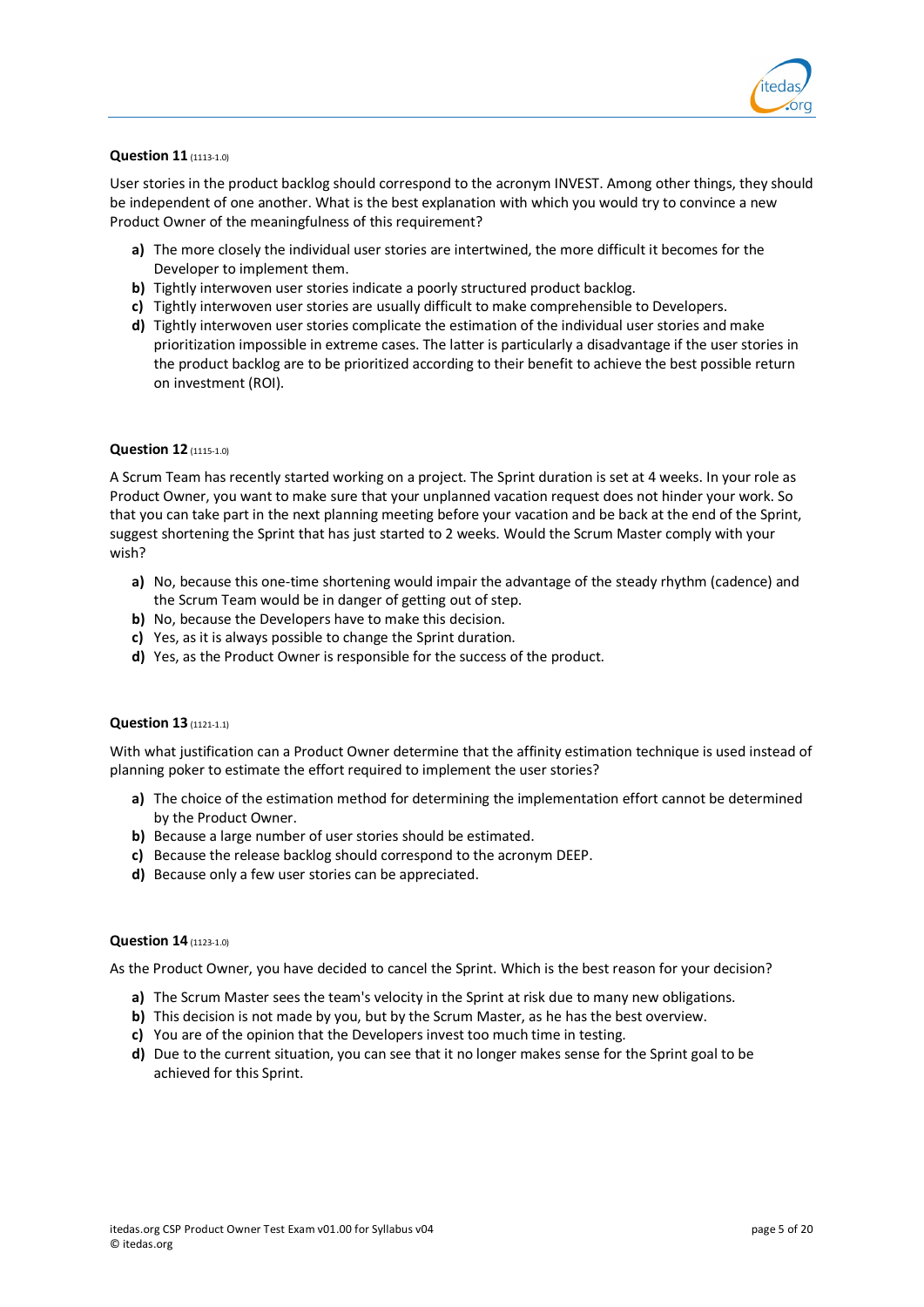

#### **Question 15** (1126-1.0)

What is the velocity for?

- **a)** The performance of the Developer can be measured based on the velocity achieved in the Sprint.
- **b)** The velocity on which Sprint planning is based only serves to be able to make the best possible prediction of which user stories are highly likely to correspond to the Definition of Done (DoD) at the end of the Sprint.
- **c)** The velocity on which Sprint planning is based only serves to be able to make the best possible prediction of which user stories are highly likely to be completed at the end of the Sprint, i.e. correspond to the Definition of Ready (DoR).
- **d)** Based on the velocity achieved in the Sprint, the performance of the Developer teams in a project can be easily compared with one another.

#### **Question 16** (1130-1.2)

Task board and Sprint burn-down chart are two important means of disseminating information within a Scrum Team. What purpose do they serve?

- **a)** Both serve the self-organization of the Scrum Team.
- **b)** Both are updated by the Scrum Master as part of the Daily Scrum and show the progress of the work in the Sprint.
- **c)** The burn-down chart provides information about the story points that have already been processed and those that have yet to be processed in the Sprint. The task board provides information on the user stories / technical tasks that have already been processed and those that have yet to be processed in the Sprint. Both are the essential tools of the Scrum Master in monitoring work progress.
- **d)** Both are used to report progress to other stakeholders.

#### **Question 17** (1134-1.0)

At which planning level ("Planning Onion") does the development of the product vision take place?

- **a)** At the product vision planning level.
- **b)** At the strategic planning level.
- **c)** At the product planning level.
- **d)** At the portfolio planning level.

#### **Question 18** (1135-1.1)

A Product Owner has developed the first idea of a product vision for an entirely new product. On this basis, he wants to start development immediately. What's the best advice you can give him? You advise him ...

- **a)** ... he should first coordinate the product vision with the key stakeholders.
- **b)** ... to start development immediately, as he can only know exactly during the course of the agile project which functions the product needs to be successful.
- **c)** ... first draw up a detailed project plan with all the required user stories.
- **d)** ... to coordinate with the Scrum Master on how to proceed.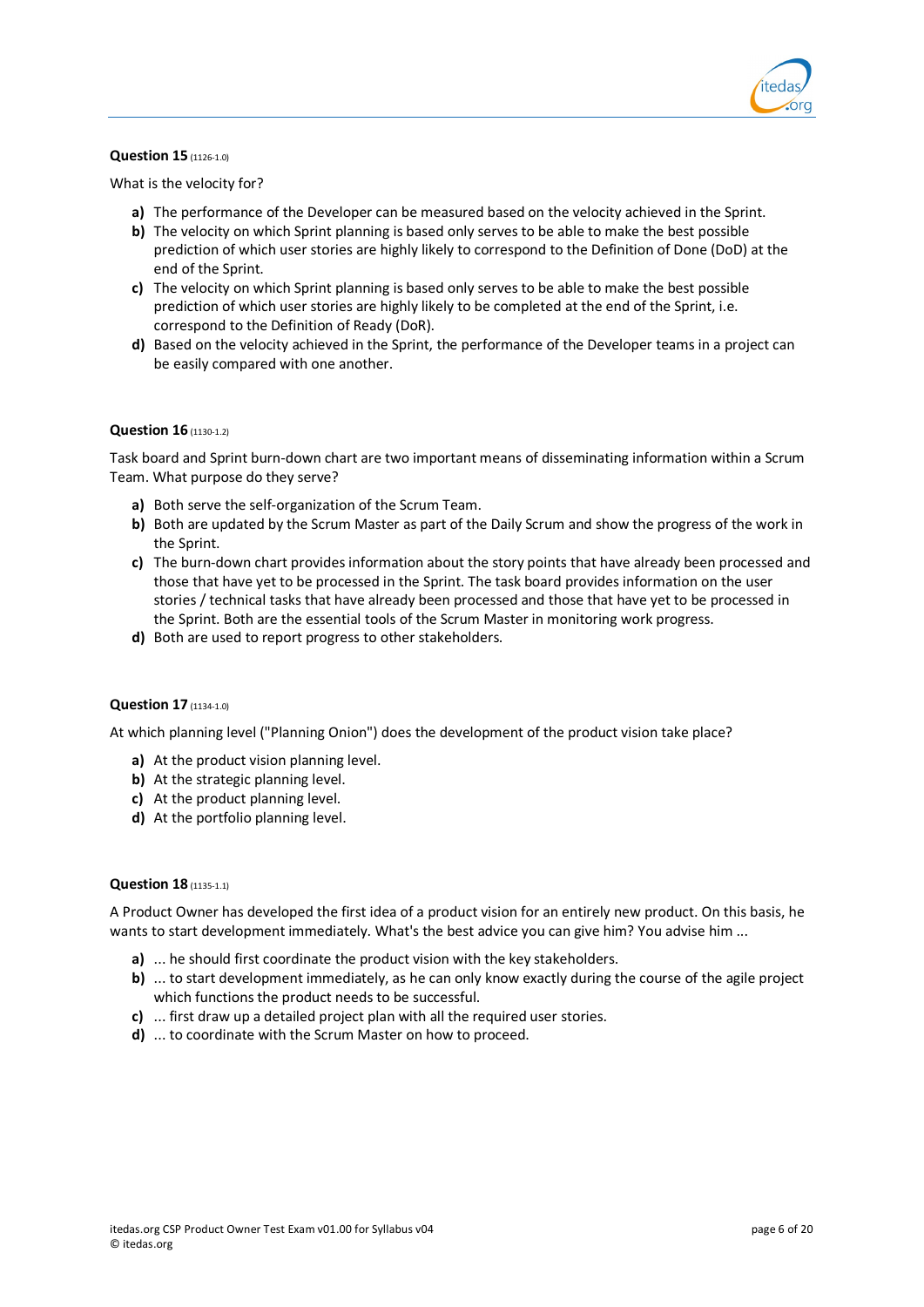

### **Question 19** (1144-1.0)

How do you assess the statement that "all advance planning should only go so far that it is sufficiently helpful for the future"?

- **a)** The statement is incorrect. It is correct to keep the planning options open until the last day of the Sprint, because this way the necessary balance between forecast and adjustment can be achieved.
- **b)** The statement is correct because it is simply not possible to plan reliably for long periods of time. That is why the planning horizon for Scrum is a maximum of one month.
- **c)** The statement is not correct, because complex topics require a lot of preliminary planning to achieve the goal.
- **d)** The statement is correct. A basic idea behind Scrum is that planning errors increase the further the planning goes into the future. In order to avoid planning errors due to planning too far in advance and the resulting necessary expenses for re-planning, planning should only point as far into the future as is absolutely necessary.

# **Question 20** (1148-1.0)

When planning on several levels ("Planning Onion"), a planning team is defined for each level. Which of the following statements is NOT correct?

- **a)** On a daily basis, the Developers coordinate their work with the Product Owner.
- **b)** Authorized stakeholders plan accordingly at the portfolio level. In practice, one of them can be the person who will later be assigned the role of Product Owner.
- **c)** At the release level, the Product Owner is interested in which releases should / must be made available with which scope of functions and when.
- **d)** At the product level, the Product Owner is responsible for planning (= responsibility for results). He will work with the various stakeholder groups to create the product backlog.

# **Question 21** (1149-1.0)

Who should take on the role of Product Owner?

- **a)** The person with the greatest technical experience when it comes to in-house software development.
- **b)** A person who has the skills to make necessary decisions about the product under development, when they need to be made.
- **c)** The person with the greatest business expertise when it comes to commercial software development.
- **d)** If the development is outsourced (for example by a software company), the role of Product Owner should be filled by a person from the software company, as this person usually has better contact with the Developers, which makes communication easier.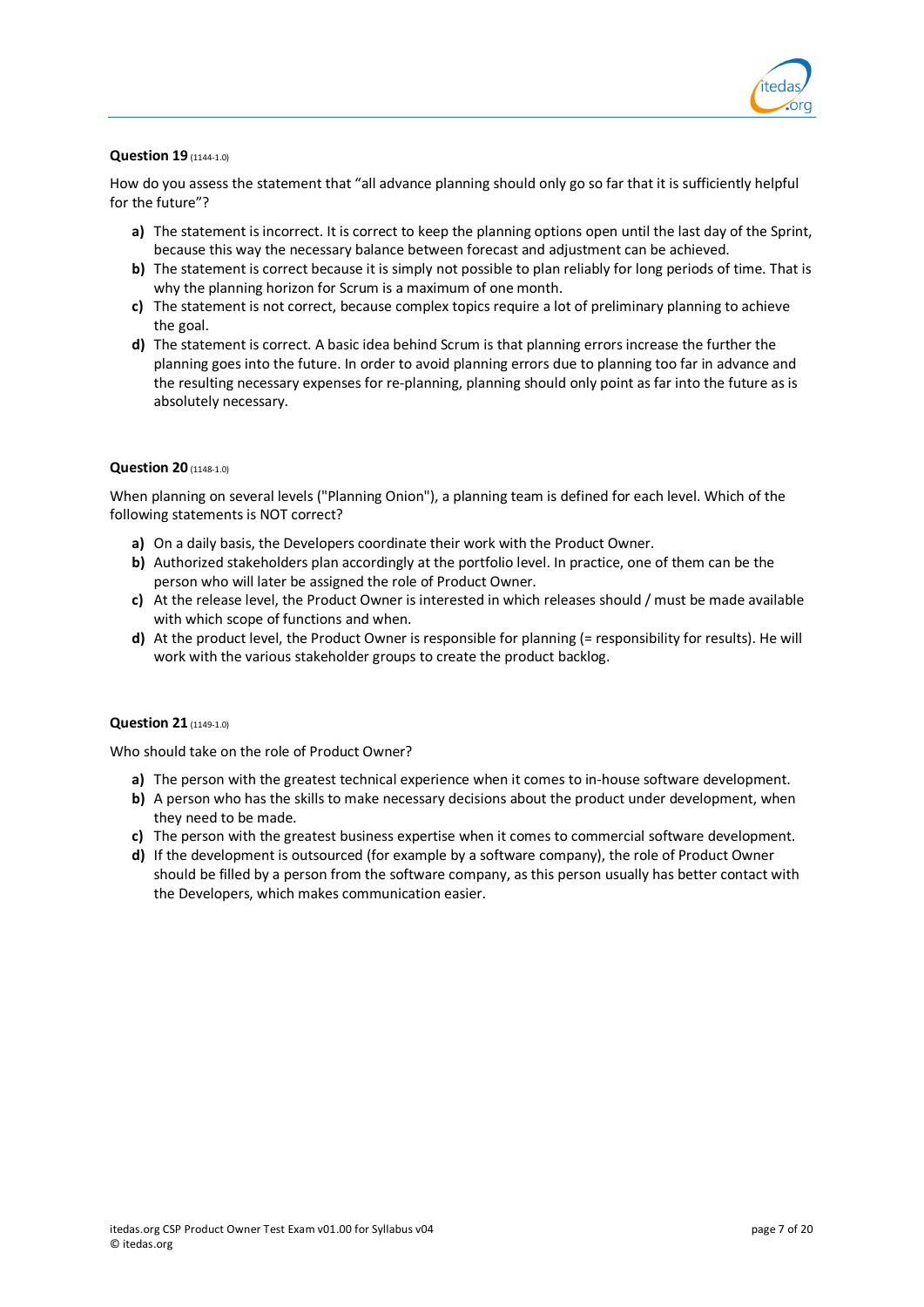

#### **Question 22** (1153-1.0)

How can you best ensure that the Sprint planning meeting can run efficiently and that only those user stories are included in the Sprint backlog that are most likely to be processed?

- **a)** The Scrum Team ensures that there is a Definition of Ready (DoR) that can be used to check whether a product backlog element is ready for processing.
- **b)** The Product Owner ensures that all user stories that are eligible for this Sprint consist of the 3 Cs (card, conversation, confirmation).
- **c)** The Developers ensure that all user stories that are eligible for this Sprint consist of the 3 Cs (Card, Conversation, Confirmation).
- **d)** The Product Owner ensures that all user stories that are eligible for this Sprint consist of the 3 Cs (card, conversation, confirmation). In addition, he prepares intensively for the conversation with the Developers to be able to answer all questions. The conversation should then be conducted based on the Definition of Ready (DoR), among other things, to ensure that all essential requirements are met to be able to complete a story in the Sprint.

#### **Question 23** (1159-1.0)

Which statement is most likely to be correct?

- **a)** A good Product Owner can always ensure that all elements in their product backlog are negotiable with stakeholders. To do this, he needs social skills, among other things.
- **b)** A good Product Owner ensures that the Developers are working on the right tasks. To do this, he has to know exactly the skills of the Developer and, if necessary, adapt the priorities to the skills of the team.
- **c)** A good Product Owner ensures that all backlog entries are as independent as possible of one another. This ensures that the Developers are always working on the right tasks.
- **d)** A good Product Owner ensures that all backlog entries are prioritized. This ensures that the Developers are always working on the right tasks.

#### **Question 24** (1162-1.0)

A good Product Owner always ensures that every user story corresponds to the acronym DEEP. How is this statement to be assessed?

- **a)** The statement is incorrect. Each user story should correspond to the acronym INVEST.
- **b)** The statement is correct. An "E" from DEEP stands for "Emergent" and means that the user story develops over time and thus becomes more and more concrete as everyone involved learns. As soon as the Product Owner is certain that the product backlog will only change a little, it can be prioritized according to the "P" from DEEP. It is then estimated according to the second "E" ("Estimated") from DEEP.
- **c)** The answer is correct. Among other things, a DEEP approach is intended to counteract the waste of planning resources. In an agile project environment, it is clear to everyone that many things that will be desirable in the future cannot be planned today or can only be planned with a high probability of errors. Therefore, the acronym DEEP means nothing other than that the product backlog should be structured so that it allows the Developer to be entrusted with tasks that bring the greatest benefit for a "safe" planning horizon.
- **d)** The statement is correct. DEEP stands for the fact that every user story according to Scrum must have the following properties: "Detailed appropriately", "Emergent", "Estimated" and "Prioritized".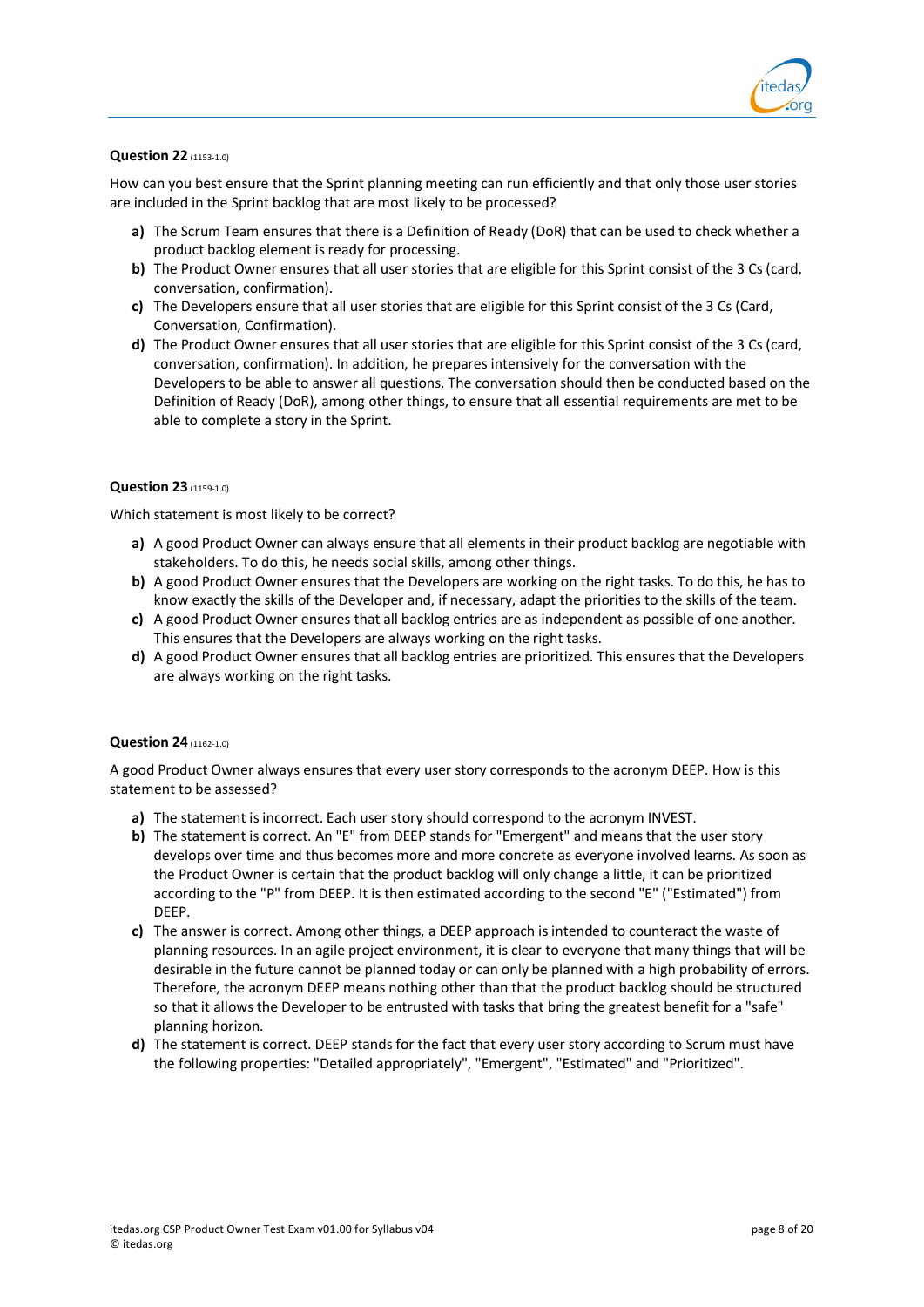

#### **Question 25** (1163-1.0)

A good Product Owner always ensures that every user story corresponds to the INVEST acronym. Which statement provides the best reason for this?

- **a)** Every user story must be testable, among other things, to be able to objectively determine its correct implementation. As soon as the implemented user story has passed all tests without errors, it is used in live operation.
- **b)** Every user story has to be "valuable", i.e. have a value that justifies the effort to implement the story.
- **c)** Every user story must be able to be implemented as independently as possible of technical framework conditions.
- **d)** Every user story must be negotiable, among other things, so that changes can be made to the requirement at any time.

#### **Question 26** (1165-1.0)

Which statement gives the best information about the Sprint backlog?

- **a)** The Sprint backlog is created in the planning meeting (Sprint planning).
- **b)** The Sprint backlog only contains estimated user stories.
- **c)** The Developers have dragged those user stories into the Sprint backlog that correspond to the product goal.
- **d)** The Developers have dragged those user stories into the Sprint backlog that they believe can be implemented in the Sprint.

#### **Question 27** (1166-1.0)

Which statement gives the best information about the product increment and the releases?

- **a)** Every implemented user story that corresponds to the Definition of Done automatically becomes part of the next release.
- **b)** Each implemented user story becomes part of the product increment of the Sprint.
- **c)** The product increment created in the Sprint will be delivered in the next release.
- **d)** Each product increment can generally be delivered in one of the next releases.

#### **Question 28** (1232-1.0)

Which 5 events does Scrum know?

- **a)** Sprint planning, Sprint review, daily Scrum, Sprint retrospective, refinement
- **b)** Sprint planning, Sprint review, daily Scrum, Sprint retrospective, Sprint
- **c)** Sprint Planning, Sprint Review, Daily Scrum, Sprint Retrospective, Planning II
- **d)** Sprint Planning, Sprint Review, Daily Scrum, Sprint Retrospective, Stakeholder Meeting

#### **Question 29** (1234-1.0)

Complete the sentence: The concept of the Minimal Marketable Product (MMP) pursues the goal of ...

- **a)** ... to collect initial rough ideas about the product.
- **b)** ... to provide a basic set of desired functionalities and to deliver an initial business value.
- **c)** ... to validate statements for the level of the MVP following the MMP.
- **d)** ... to determine a price that the user is willing to pay.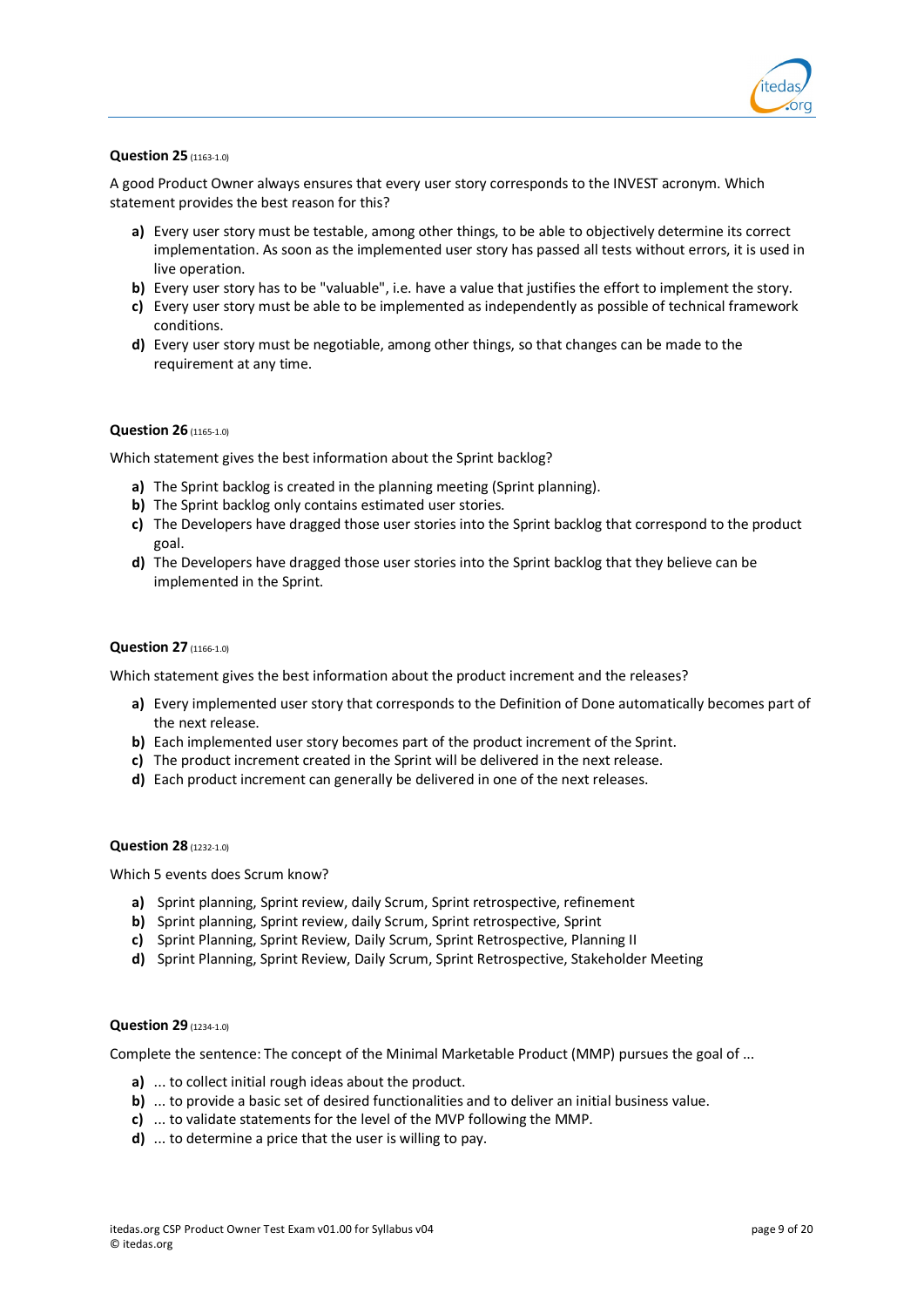

#### **Question 30** (1236-1.0)

The scope of a new application is clearly defined and precisely described by legal requirements. Which statement is correct?

- **a)** An agile implementation is always preferable, as you should always pay attention to the learning curve in such cases.
- **b)** Agile approach is always helpful, so you should try to negotiate the scope again.
- **c)** Since classic projects fix the scope, a classic project approach should be preferred.
- **d)** An agile approach can also be modified quite easily so that the scope can be fixed.

#### **Question 31** (1243-1.0)

Why should the product scope (the product limits) be identified as far as possible and known before the start of an agile project/agile product development?

- **a)** So that a detailed product backlog can be drawn up for the entire project right from the start.
- **b)** So that the Developers have as much freedom as possible for implementation to find the best technical solution.
- **c)** So that the framework conditions to be complied with and the architectural effects for product development are clear from the start.
- **d)** So that the Product Owner can better control the technical implementation of the development.

#### **Question 32** (1245-1.0)

Which statement about "commitment: product goal" is correct?

- **a)** The product backlog contains the tasks required to achieve the product goal.
- **b)** It describes a future product scope and thus the Sprint backlog.
- **c)** It's in the Sprint Backlog.
- **d)** It describes "HOW" the goal is to be achieved.

### **Question 33** (1253-1.0)

Which statement about the 3 Cs, which should be used as a guide when creating user stories, is correct?

- **a)** A C stands for conversation and should indicate that a user story must always be formulated briefly.
- **b)** A C stands for Card and should indicate that a user story should always be formulated briefly and concisely.
- **c)** A C stands for Confirmation and should indicate that a user story must always be tested with a short test.
- **d)** The 3 Cs stand for card, conversation and confirmation. Of these 3 Cs, 2 Cs must always be considered when formulating a user story.

# **Question 34** (1257-1.0)

Iterative procedure also means:

- **a)** Findings that are gained from the result of an iteration can lead to changes in the event of requirements.
- **b)** Requirements for the product are verbally communicated to the Developer.
- **c)** Requirements for the product are recorded before the specification sheet is drawn up.
- **d)** Knowledge gained from a result of an iteration can lead to a new order.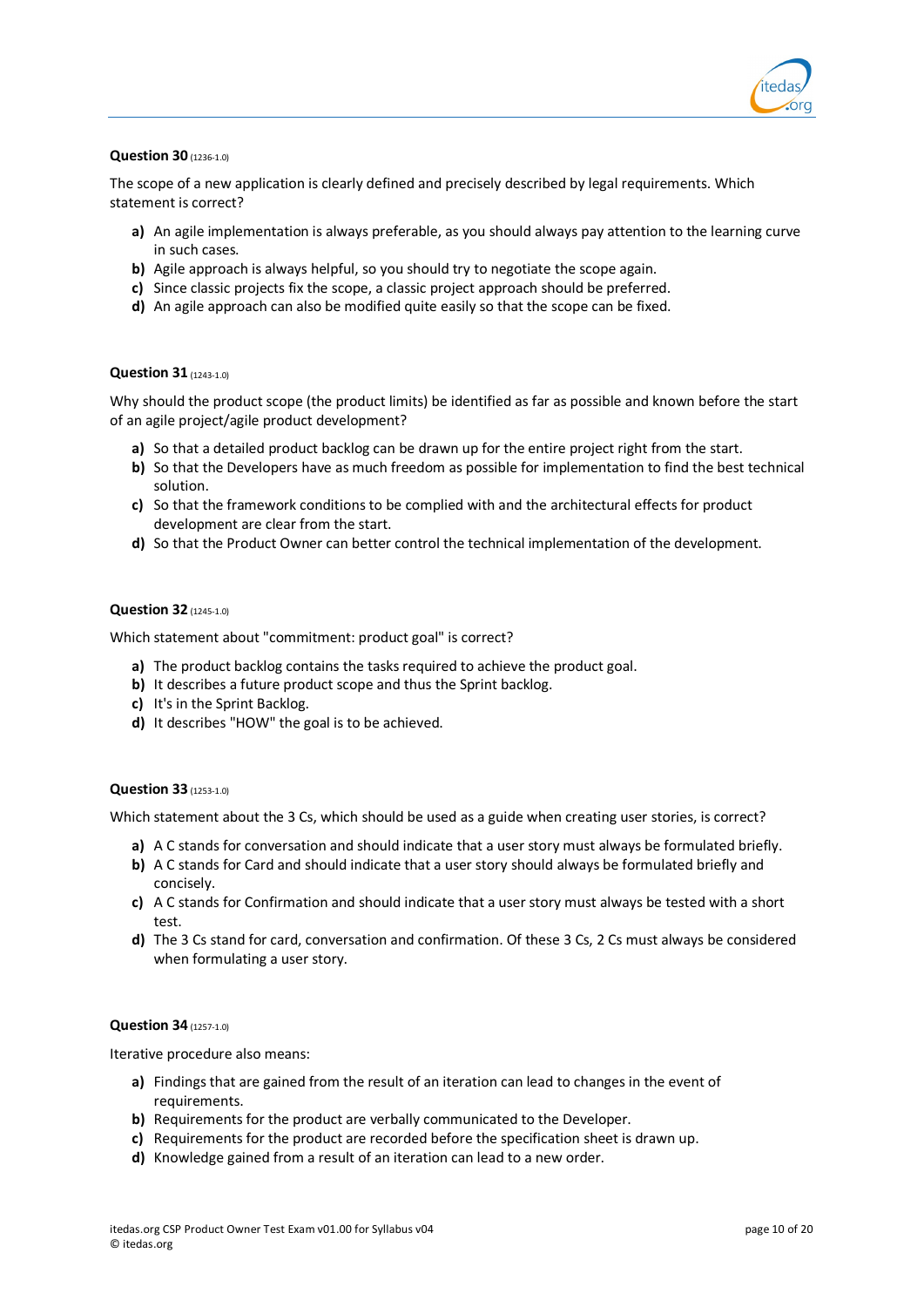

#### **Question 35** (1258-1.0)

There are many agile methods and processes. What does not belong to that?

- **a)** test-driven development
- **b)** Project Life Cycle
- **c)** Extreme Programming (XP)
- **d)** Continuous delivery

#### **Question 36** (1261-1.0)

Which of the following terms is not a valid scaling framework defined?

- **a)** Nexus
- **b)** ScrumBan
- **c)** SAFe
- **d)** LeSS

#### **Question 37** (1263-1.0)

Which technical debt statement is correct?

- **a)** Technical debt can lead to errors in the solution and thus negatively affect the intended use of the solution.
- **b)** Errors in the formulation of user stories are normal and can never be completely ruled out. To reduce errors, the review meeting should always be well prepared.
- **c)** Errors in development are normal and can never be completely ruled out. To reduce errors, the review meeting should always be well prepared.
- **d)** Technical debts always lead to errors in the solution and therefore negatively influence the intended use of the solution.

#### **Question 38** (1264-1.0)

The roles of "Product Owner", "Developer" and "Scrum Master" form the central component of Scrum: the Scrum Team. Which statement about one of the roles is correct?

- **a)** The "Product Owner" role is, among other things, accountable for ensuring that a plan is drawn up for each Sprint.
- **b)** The role of "Developer" is, among other things, accountable for ensuring that product backlog entries are created and understood.
- **c)** The roles of "Product Owner" and "Developer" are, among other things, accountable for ensuring that product backlog Items are created.
- **d)** The role of "Scrum Master" is, among other things, accountable for the introduction of Scrum.

#### **Question 39** (1265-1.0)

Complete the sentence: The Sprint Backlog ...

- **a)** ... is a plan by and for the Developers.
- **b)** ... consists of the product goal and describes a future condition of the product.
- **c)** ... is a subset from the product backlog and describes a future state of the product.
- **d)** ... is an emergent (changing) and ordered list of things that are needed for product improvement.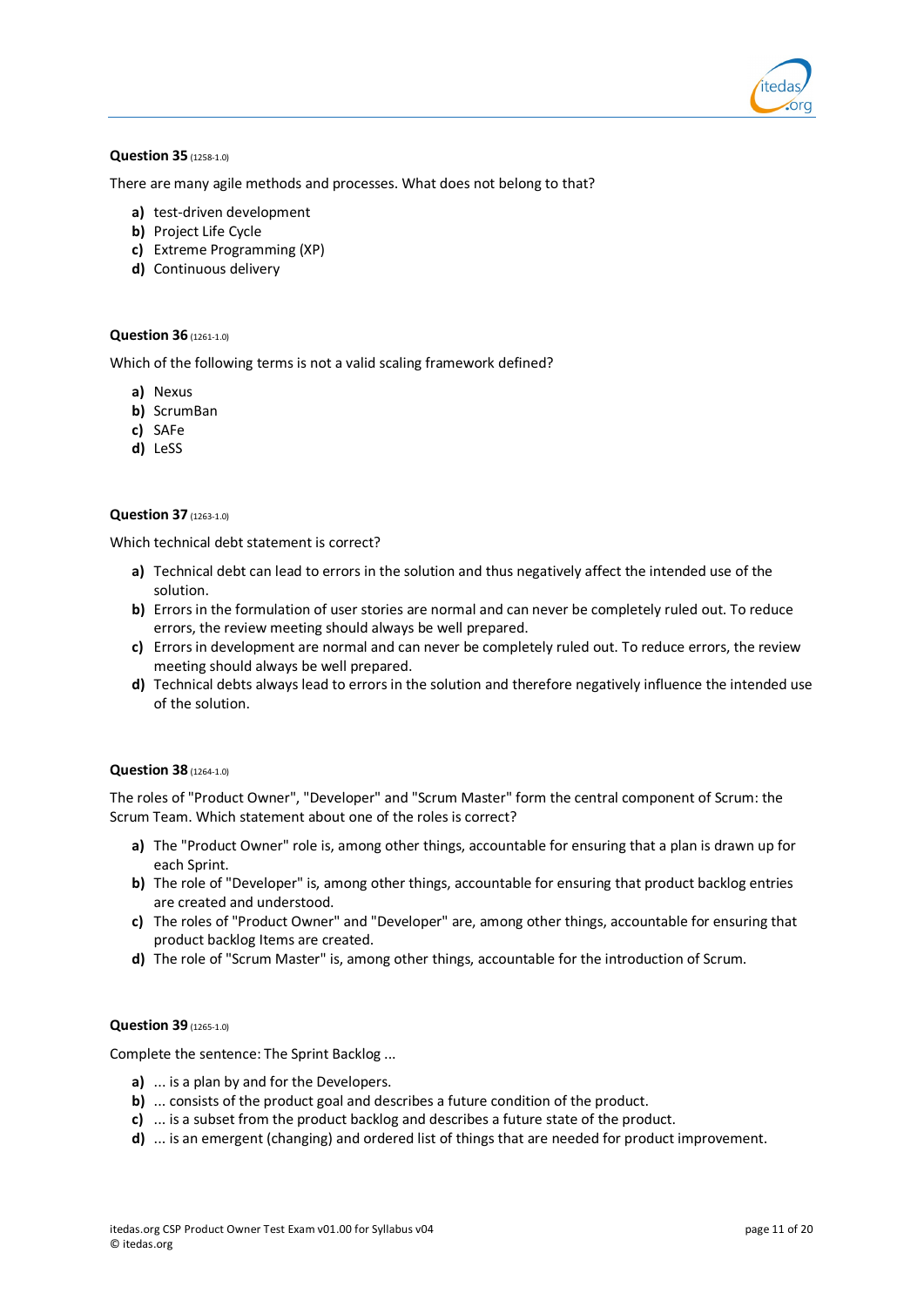

# **Question 40** (1266-1.0)

Which statement is correct?

- **a)** Only the velocity is used to control the Scrum Team.
- **b)** Scrum Teams control themselves.
- **c)** The role of "Scrum Master" is responsible for steering the Scrum Team.
- **d)** The Developers control the Scrum Team through their work.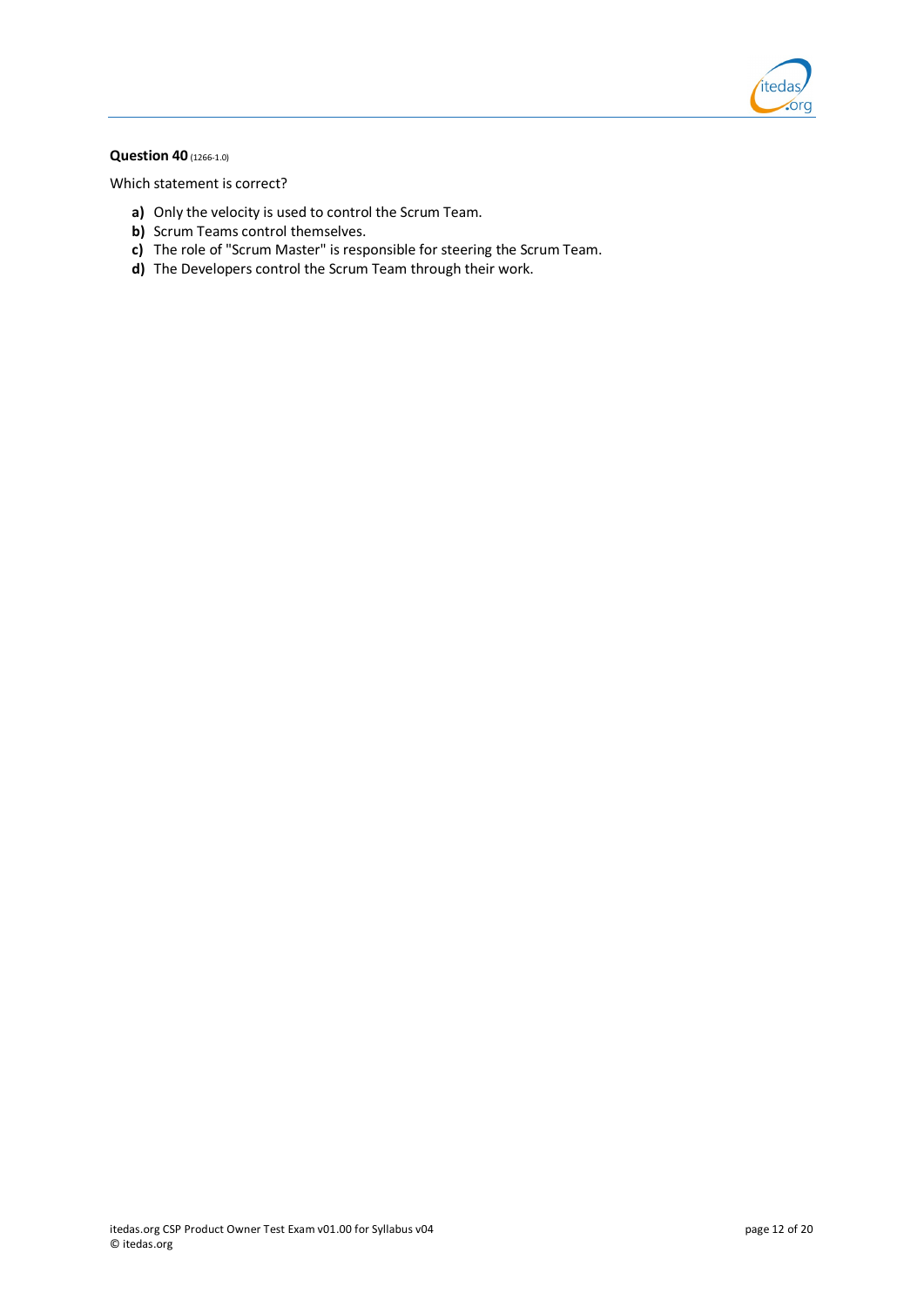

# **Answers and rationales**

| <b>Question</b>         | A                       | B | C                       | D                       |
|-------------------------|-------------------------|---|-------------------------|-------------------------|
| 1                       |                         | X |                         |                         |
| $\overline{\mathbf{c}}$ |                         |   | X                       |                         |
| 3                       |                         |   | X                       |                         |
| 4                       |                         |   | X                       |                         |
| 5                       |                         |   | X                       |                         |
| 6                       |                         |   | X                       |                         |
| 7                       |                         |   |                         | X                       |
| 8                       | X                       |   |                         |                         |
| 9                       |                         |   |                         | X                       |
| 10                      |                         | X |                         |                         |
| 11                      |                         |   |                         | X                       |
| 12                      | X                       |   |                         |                         |
| 13                      | $\overline{\mathbf{x}}$ |   |                         |                         |
| 14                      |                         |   |                         | X                       |
| 15                      |                         | X |                         |                         |
| 16                      | X                       |   |                         |                         |
| 17                      |                         |   | X                       |                         |
| 18                      | X                       |   |                         |                         |
| 19                      |                         |   |                         | X                       |
| 20                      | X                       |   |                         |                         |
| 21                      |                         | X |                         |                         |
| 22                      |                         |   |                         | X                       |
| 23                      |                         |   |                         | X                       |
| 24                      | X                       |   |                         |                         |
| 25                      |                         | X |                         |                         |
| 26                      |                         |   |                         | X                       |
| 27                      |                         |   |                         | $\overline{\mathbf{x}}$ |
| 28                      |                         | X |                         |                         |
| 29                      |                         | X |                         |                         |
| 30                      |                         |   | X                       |                         |
| 31                      |                         |   | $\overline{\mathbf{x}}$ |                         |
| 32                      | X                       |   |                         |                         |
| 33                      |                         | X |                         |                         |
| 34                      | X                       |   |                         |                         |
| 35                      |                         | X |                         |                         |
| 36                      |                         | X |                         |                         |
| 37                      | X                       |   |                         |                         |
| 38                      |                         |   |                         | X                       |
| 39                      | X                       |   |                         |                         |
| 40                      |                         | X |                         |                         |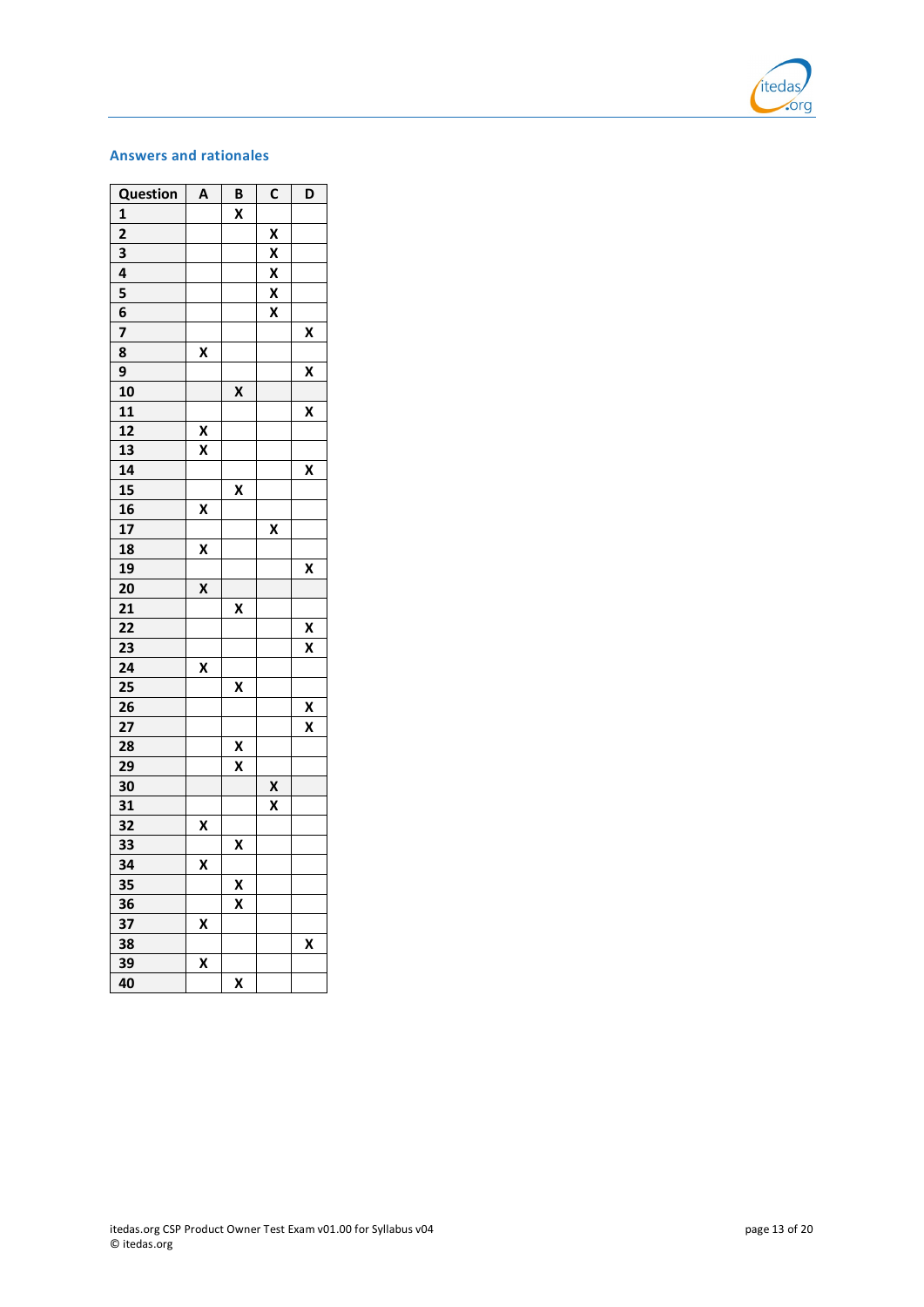

# **Question 1** (1001-1.0)

**a)** Incorrect. [The Scrum Guide ™, Nov 2020]: Scrum is neither a process nor a technique, but a framework.

**b) Correct.** [The Scrum Guide ™, Nov 2020]: Scrum is a framework for developing and maintaining complex products or a framework within which people can tackle complex, adaptive tasks.

**c)** Incorrect. [The Scrum Guide ™, Nov 2020]: Scrum is not a guide, but a framework.

**d)** Incorrect. [The Scrum Guide™, Nov 2020]: Scrum is neither a process nor a technique, but a framework.

# **Question 2** (1020-1.1)

**a)** Incorrect. Only the requirements that are to be implemented in one of the next Sprints should be small enough.

**b)** Incorrect. The user stories belonging to a theme (or to an epic) can fulfil very different usage levels. Only the entirety of all backlog entries is the basis for the benefit of the theme (or the epic). **c) Correct.**

**d)** Incorrect. This goes against the spirit of an adaptive approach.

# **Question 3** (1022-1.0)

**a)** Incorrect. It is not individual increments that are planned, but the work that can be done in the next Sprint. The focus is on what can be achieved and not whether a specific / desired increment can be created.

**b)** Incorrect. See explanation for answer A.

**c) Correct.** The work is planned for the next Sprint.

**d)** Incorrect. The work is planned for the next Sprint.

#### **Question 4** (1026-1.0)

**a)** Incorrect. Among other things, the question of how the selected work should be done should be addressed.

**b)** Incorrect. Among other things, the question of how the selected work should be done should be addressed.

#### **c) Correct.**

**d)** Incorrect. Among other things, the question of how the selected work should be done should be addressed.

#### **Question 5** (1028-1.0)

**a)** Incorrect. This is done in consultation between the Product Owner and the Developers.

**b)** Incorrect. This is done in consultation between the Product Owner and the Developers.

**c) Correct.** According to the Scrum Guide™, the product backlog entries are negotiated between the Product Owner and the development team. The customer and the relevant stakeholders do not take part in the planning meeting and are represented by the Product Owner, who is also responsible for the product's success.

**d)** Incorrect. This is done in consultation between the Product Owner and the Developers.

#### **Question 6** (1034-1.0)

**a)** Incorrect. The Developers create a forecast (= selection of user stories) about the functionality that can be developed in the Sprint.

**b)** Incorrect. The Product Owner describes the goal to be achieved with the Sprint.

# **c) Correct.**

**d)** Incorrect. The scrum master supports the selection of the Sprint backlog. Obstacles regarding the achievement of the Sprint goal are visible in the context of the selection of the Sprint backlog and discussed in the Scrum Team.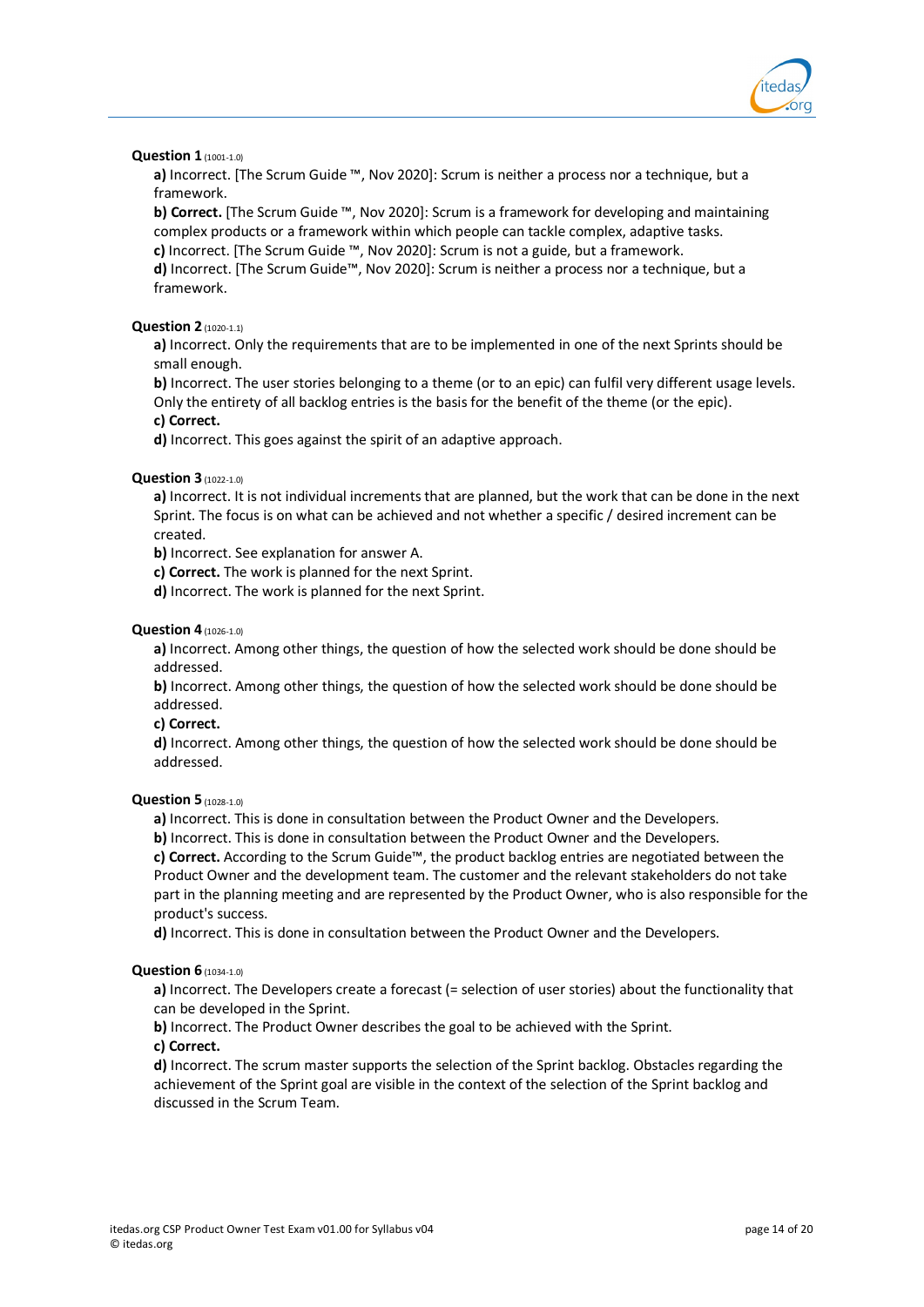

#### **Question 7** (1044-1.0)

**a)** Incorrect. If the selected Sprint time horizon is too long, the definition of the result can change, the complexity increases and the risk increases.

**b)** Incorrect. If the selected Sprint time horizon is too great, the definition of the result can change, the complexity increases and the risk increases.

**c)** Incorrect. If the selected Sprint time horizon is too long, the definition of the result can change, the complexity increases and the risk increases.

**d) Correct.** If the selected Sprint time horizon is too great, the definition of the result can change, the complexity increases and the risk increases.

### **Question 8** (1050-1.0)

**a) Correct.**

**b)** Incorrect. The Sprint retrospective serves that purpose.

**c)** Incorrect. The Sprint retrospective serves that purpose.

**d)** Incorrect. The event that was asked about is the Sprint Retrospective. The statement itself is correct.

#### **Question 9** (1061-1.0)

**a)** Incorrect.

**b)** Incorrect.

**c)** Incorrect.

**d) Correct.**

**Question 10** (1067-1.0)

**a)** Incorrect. The DoD is intended, among other things, to ensure that no tests are forgotten.

**b) Correct.**

**c)** Incorrect. The DoD is intended, among other things, to ensure that no tests are forgotten.

**d)** Incorrect. The DoD is intended, among other things, to ensure that no tests are forgotten.

#### **Question 11** (1113-1.0)

**a)** Incorrect. Closely interwoven user stories complicate, among other things, estimating the individual user stories.

**b)** Incorrect. Closely interwoven user stories complicate, among other things, estimating the individual user stories.

**c)** Incorrect. Closely interwoven user stories complicate, among other things, estimating the individual user stories.

**d) Correct.**

#### **Question 12** (1115-1.0)

**a) Correct.** The change in the Sprint duration must not be based on individual incidents, as otherwise the cadence can get lost, the Scrum Team (especially the Developers) get out of step and perform poorly.

**b**) Incorrect. The change in the Sprint duration must not be based on individual incidents, as otherwise the cadence can get lost, the Scrum Team (especially the Developers) get out of step and perform worse.

**c)** Incorrect. The change in the Sprint duration must not be based on individual incidents, as otherwise the cadence can get lost, the Scrum Team (especially the Developers) get out of step and perform worse.

**d)** Incorrect. The change in the Sprint duration must not be based on individual incidents, as otherwise the cadence can get lost, the Scrum Team (especially the Developers) get out of step and perform worse.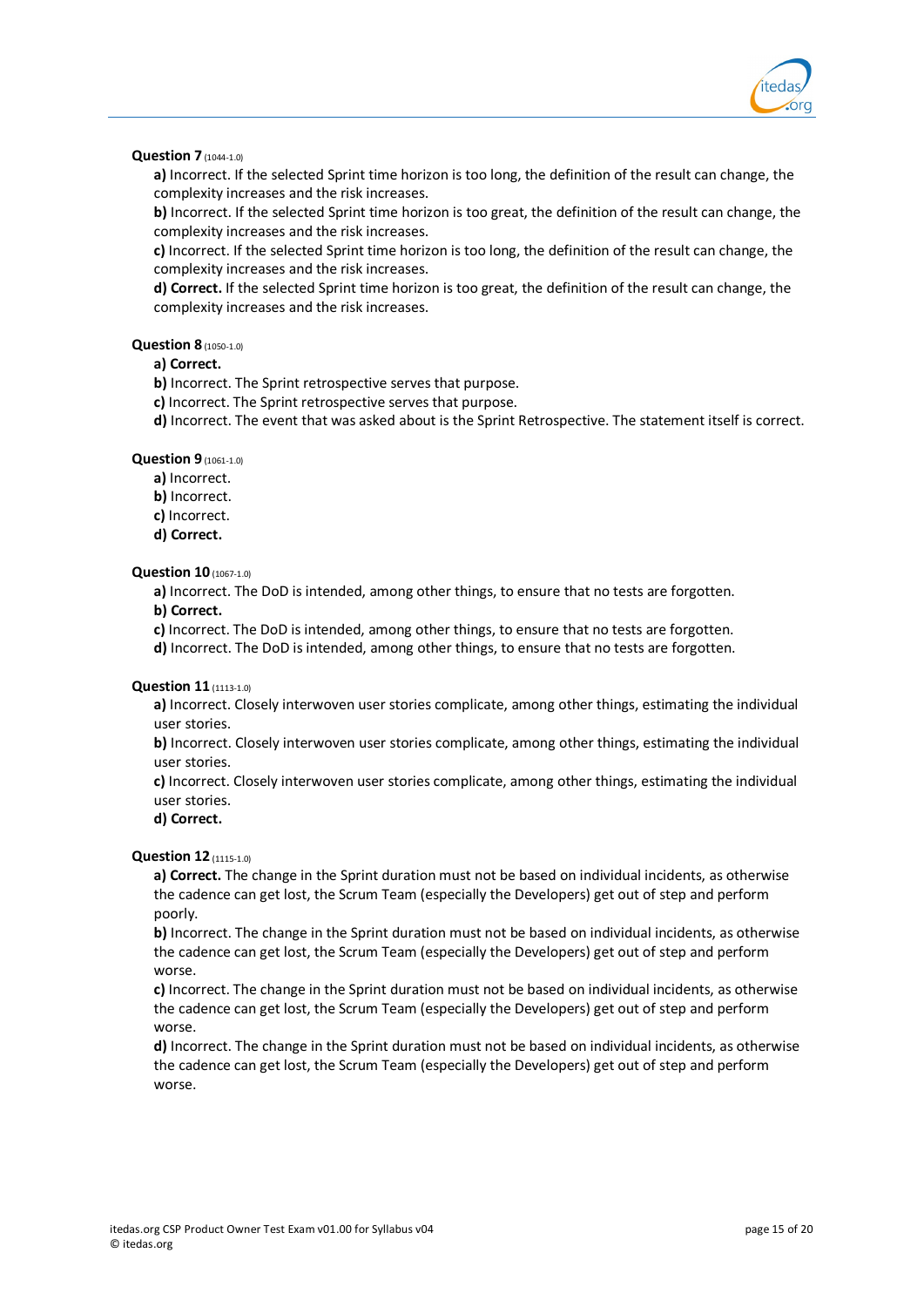

# **Question 13** (1121-1.1)

# **a) Correct.**

**b)** Incorrect. The choice of the estimation method for determining the implementation effort cannot be determined by the Product Owner.

**c)** Incorrect. The choice of the estimation method for determining the implementation effort cannot be determined by the Product Owner.

**d)** Incorrect. The choice of the estimation method for determining the implementation effort cannot be determined by the Product Owner.

#### **Question 14** (1123-1.0)

**a)** Incorrect. This can happen once, but it is no reason to cancel a Sprint.

**b)** Incorrect. See explanation for answer D.

**c)** Incorrect. The decision is made by the Developers and results, among other things, from the definition of done.

**d) Correct.** Only the Product Owner has the right to cancel a Sprint if he sees that achieving the Sprint goal no longer makes sense.

#### **Question 15** (1126-1.0)

**a)** Incorrect.

**b) Correct.**

**c)** Incorrect.

**d)** Incorrect.

#### **Question 16** (1130-1.2)

**a) Correct.** This statement provides the real reason why these funds are used. Based on this statement, a Scrum Team can also find other suitable means of self-control.

**b)** Incorrect. Although this statement is correct, it does not contain any justification for what purpose these funds are used.

**c)** Incorrect. Although this statement is correct, it does not contain any justification for what purpose these funds are used.

**d)** Incorrect. Both serve the self-organization of the Scrum Team.

# **Question 17** (1134-1.0)

**a)** Incorrect. There is no such level.

**b)** Incorrect.

**c) Correct.** The development of the product vision is part of the product planning.

**d)** Incorrect.

#### **Question 18** (1135-1.1)

**a) Correct.** A product vision must always be coordinated with the key stakeholders.

**b**) Incorrect. If the key stakeholders are not involved, the project will always lack the necessary support in the form of money, resources and / or support.

**c)** Incorrect. This approach contradicts an agile approach.

**d)** Incorrect. It can also be useful to bring an experienced Scrum Master on board at an early stage.

However, this cannot be a substitute for the necessary coordination with key stakeholders.

# **Question 19** (1144-1.0)

**a)** Incorrect. The statement is correct and serves to achieve the necessary balance between predictions ("guessing") and adjusting ("chaos").

**b)** Incorrect. Even if the Sprint length in Scrum is limited to one month, that does not mean that the Product Owner does not think ahead. Rather, the person in the role of Product Owner must pursue a longer-term release planning.

**c)** Incorrect.

**d) Correct.**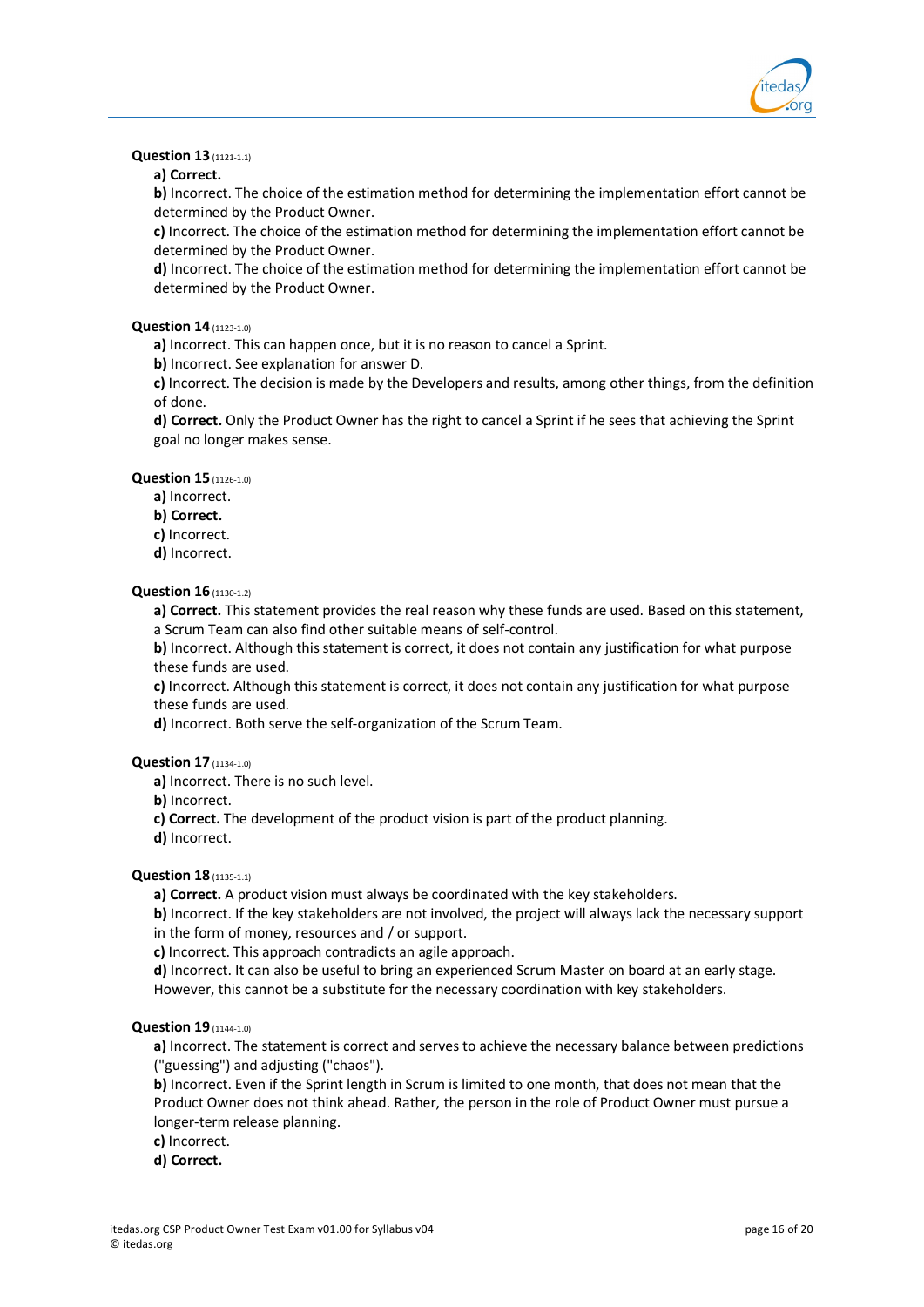

# **Question 20** (1148-1.0)

**a) Correct.** The day-to-day coordination takes place within the Developer and with the support of the Scrum Master. The Product Owner can be present as a silent witness.

**b)** Incorrect.

**c)** Incorrect.

**d)** Incorrect.

# **Question 21** (1149-1.0)

**a)** Incorrect.

**b) Correct.** The Product Owner must have the technical, personal and organizational competence (and have the courage) to make or bring about the necessary decisions.

**c)** Incorrect.

**d)** Incorrect. This answer describes the role of a proxy Product Owner, which can be necessary in such situations. The Product Owner must always be on the client side, otherwise there is no guarantee that he can make the necessary decisions directly.

# **Question 22** (1153-1.0)

**a)** Incorrect. The DoR offers the best security that only those elements are included in the Sprint backlog that can be processed. However, this alone does not ensure that the Sprint planning runs efficiently. **b)** Incorrect. Without a DoR, points during the conversation could be overlooked that could make processing difficult or impossible. There is therefore a great risk that certain user stories cannot be completed in the Sprint as planned.

**c)** Incorrect. Without a DoR, points during the conversation could be overlooked that could make processing difficult or impossible. This means that there is a high risk that certain user stories cannot be completed in the Sprint as planned.

**d) Correct.**

# **Question 23** (1159-1.0)

**a)** Incorrect. There may be items in a product backlog that are non-negotiable. This includes, among other things, legal regulations.

**b)** Incorrect. The priorities of the backlog entries are based on their usefulness and not on the skills of the Developer.

**c)** Incorrect. The independence of the entries ensures that the backlog entries can be estimated independently of one another and prioritized according to their usefulness. Independence is therefore a prerequisite for the necessary prioritization.

**d) Correct.** The prioritization enables the Developers to be controlled so that they can always work on the user stories with the greatest benefit.

#### **Question 24** (1162-1.0)

**a) Correct.** The acronym INVEST applies to the individual user stories.

**b)** Incorrect.

**c)** Incorrect.

**d)** Incorrect. The statement has no discernible relationship to the question.

# **Question 25** (1163-1.0)

**a)** Incorrect. Not every user story has to go into live operation immediately after the test. In addition, there are also user stories (so-called spikes) that are only implemented with the aim of being able to acquire sufficient knowledge as a basis for certain decisions.

**b) Correct.** A development effort is only justified for stories that generally show a value.

**c)** Incorrect. Although this statement is desirable, it does not apply to the subject of the requirements for independence according to the acronym INVEST. Each user story should be as independent as possible from other user stories so that it can be implemented when it is needed.

**d)** Incorrect. Changes to requirements CANNOT be made at any time. They need to be coordinated as a team and the Sprint goal must not be jeopardized.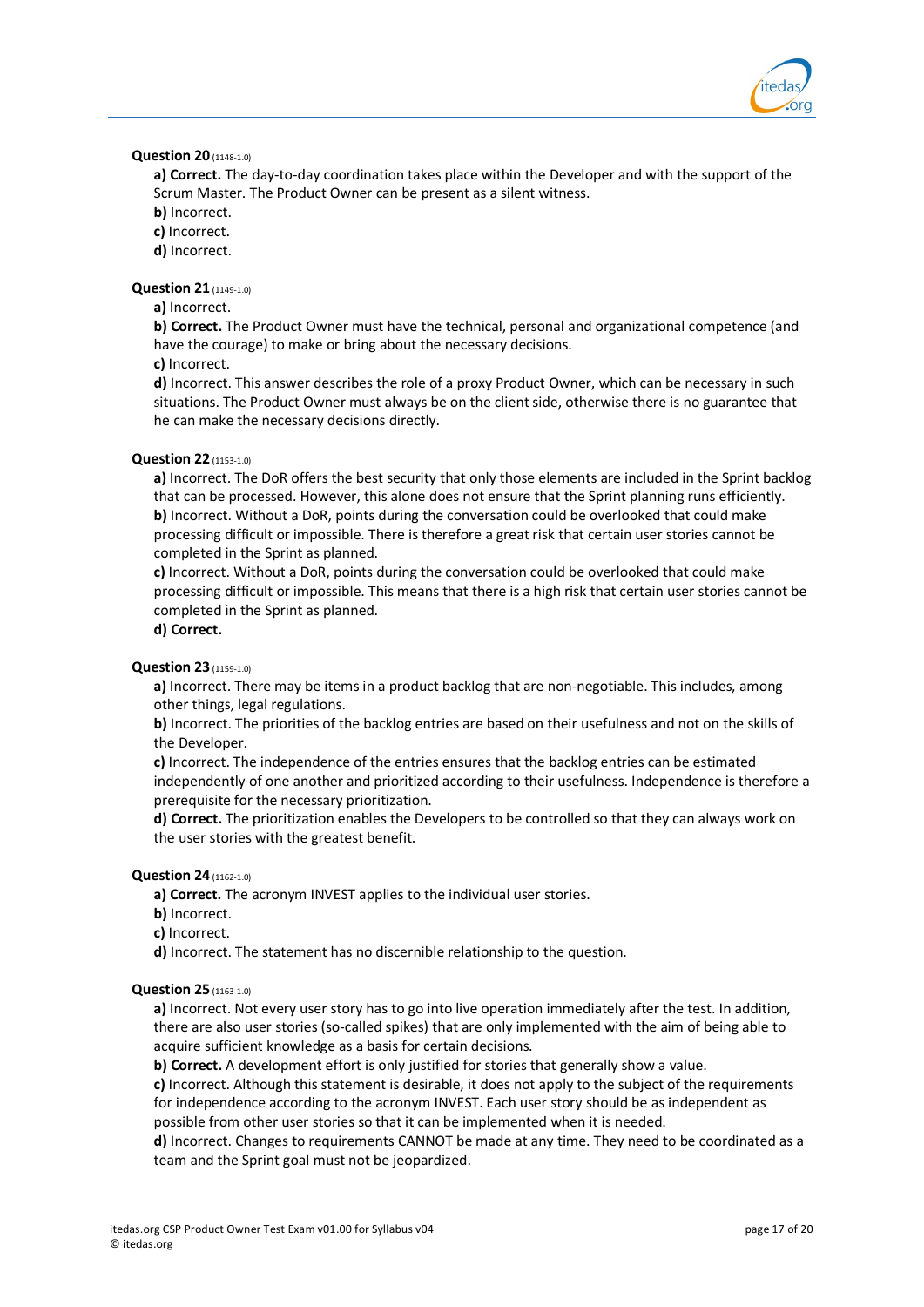

#### **Question 26** (1165-1.0)

- **a)** Incorrect. Answer D gives more detailed information about the Sprint backlog.
- **b)** Incorrect. Answer D gives more detailed information about the Sprint backlog.
- **c)** Incorrect. The term "product goal" does not exist in Scrum.
- **d) Correct.** The statement gives the best information about the purpose of the Sprint backlog.

#### **Question 27** (1166-1.0)

- **a)** Incorrect. User stories also exist purely to acquire knowledge for certain stakeholders.
- **b)** Incorrect. User stories also exist purely to acquire knowledge for certain stakeholders.
- **c)** Incorrect. There is no certainty whether it will be delivered in the next Sprint.
- **d) Correct.**

#### **Question 28** (1232-1.0)

**a)** Incorrect. The following events are defined in Scrum: Sprint Planning, Sprint Review, Daily Scrum, Sprint Retrospective, Sprint.

#### **b) Correct.**

**c)** Incorrect. The following events are defined in Scrum: Sprint planning, Sprint review, daily scrum, Sprint retrospective, Sprint.

**d)** Incorrect. The following events are defined in Scrum: Sprint planning, Sprint review, daily scrum, Sprint retrospective, Sprint.

#### **Question 29** (1234-1.0)

**a)** Incorrect. The aim of an MMP is to provide a basic range of desired functionalities to deliver initial business value.

#### **b) Correct.**

**c)** Incorrect. The aim of an MMP is to provide a basic range of desired functionalities to deliver initial business value.

**d)** Incorrect. The aim of an MMP is to provide a basic range of desired functionalities to deliver initial business value.

# **Question 30** (1236-1.0)

**a)** Incorrect. Since the requirements (scope) are stipulated by law, they are non-negotiable. Therefore, one should preferably choose a classic project approach.

**b)** Incorrect. Since the requirements (scope) are stipulated by law, they are non-negotiable. Therefore, one should preferably choose a classic project approach.

#### **c) Correct.**

**d)** Incorrect. Since the requirements (scope) are stipulated by law, they are non-negotiable. Therefore, one should preferably choose a classic project approach.

# **Question 31** (1243-1.0)

**a)** Incorrect. Identifying the scope of the product is important so that the framework conditions to be observed for product development are clear from the start.

**b)** Incorrect. Identifying the scope of the product is important so that the framework conditions to be observed for product development are clear from the start.

#### **c) Correct.**

**d)** Incorrect. Identifying the scope of the product is important so that the framework conditions to be observed for product development are clear from the start.

#### **Question 32** (1245-1.0)

#### **a) Correct.**

**b)** Incorrect. The Sprint Backlog represents only a subset of the requirements (from the product backlog) that are necessary to achieve the product goal.

**c)** Incorrect. The product goal is not located in the Sprint backlog, but rather the product backlog contains the tasks that are required to achieve the product goal.

**d)** Incorrect. The product goal is the basis for determining "WHAT" (-> product backlog) is required to achieve it.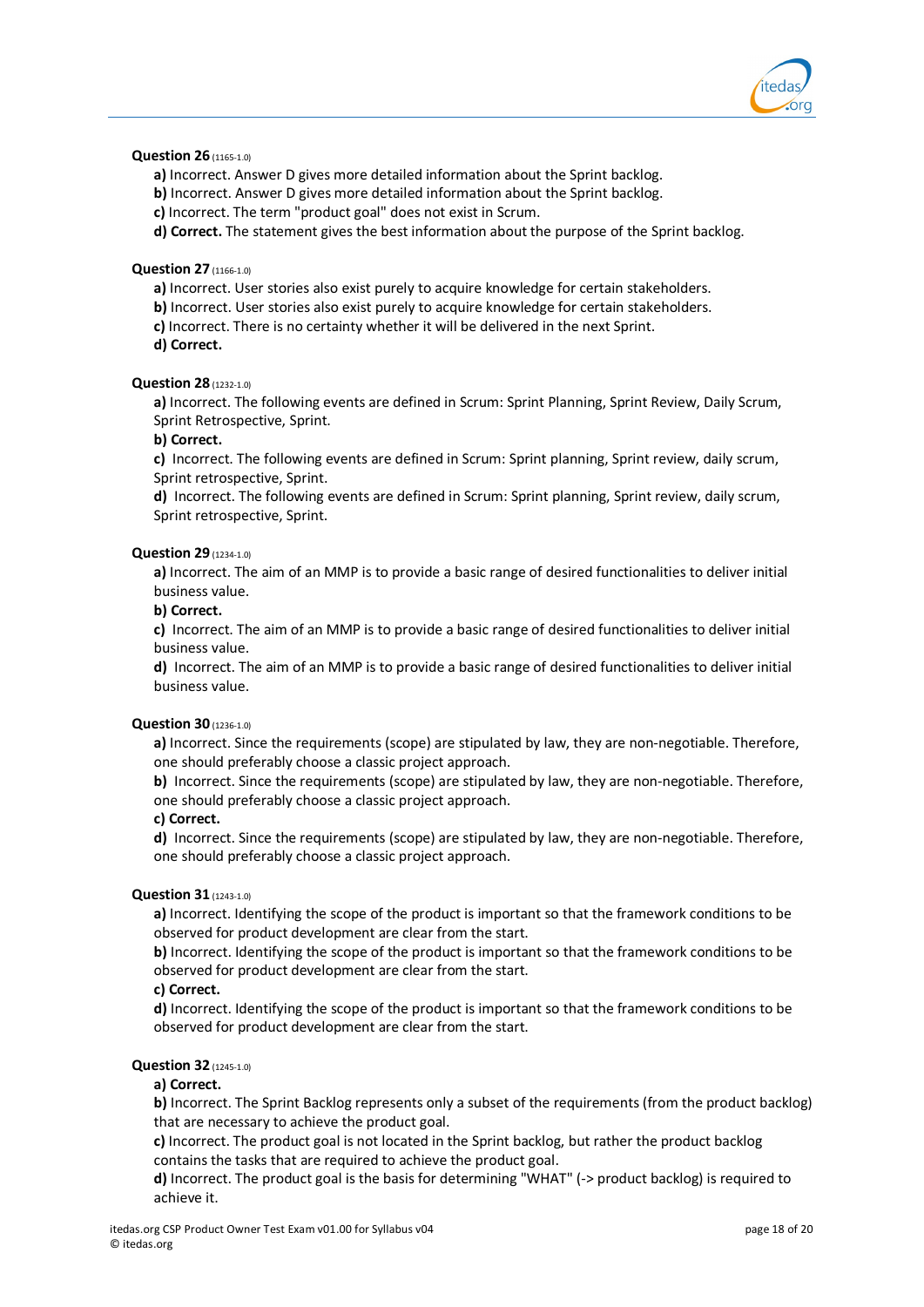

# **Question 33** (1253-1.0)

**a)** Incorrect. The C for conversation is intended to indicate that a user story should always be collected and passed on as part of a communication to be able to easily clear up misunderstandings. **b) Correct.**

**c)** Incorrect. The C for confirmation should indicate that a user story always includes an acceptance test. The necessary scope of the test is based on the story.

**d)** Incorrect. All 3 Cs must be observed.

# **Question 34** (1257-1.0)

**a) Correct.** Findings gained in one (or after) iteration can lead to changed or new requirements for the product.

**b**) Incorrect. The term iteration is not associated with any particular type of communication. Even if verbal communication is very important in an agile approach, requirements should not only be transmitted verbally (orally).

**c)** Incorrect. Requirements specification is a term from the classic procedure, which is based on the assumption that the requirements change little after the initial survey. The iterative approach assumes that the requirements can change frequently.

**d)** Incorrect. It is very nice when findings from iterations lead to new jobs, but that is not to be understood as an "iterative approach" and is also not dependent on an iterative approach.

# **Question 35** (1258-1.0)

**a)** Incorrect.

**b) Correct.** Even if a project life cycle should be considered after agile development, it is not itself an agile method or an agile process.

**c)** Incorrect.

**d)** Incorrect.

#### **Question 36** (1261-1.0)

**a)** Incorrect. Nexus is a valid agile framework.

**b) Correct.** ScrumBan is an artificial word made up of an unspecified mixture of elements from Scrum and Kanban.

**c)** Incorrect. SAFe is a valid agile framework.

**d)** Incorrect. LeSS is a valid agile framework.

#### **Question 37** (1263-1.0)

# **a) Correct.**

**b)** Incorrect. The implemented user stories are presented to selected stakeholders in the review meeting. The preparation of the review meeting does not play a role in identifying technical debts. **c)** Incorrect. The implemented user stories are presented to selected stakeholders in the review meeting. The preparation of the review meeting does not play a role in identifying technical debts. **d)** Incorrect. Technical debt does not ALWAYS lead to errors in the solution.

#### **Question 38** (1264-1.0)

**a)** Incorrect. This applies to the role of "Developer".

**b)** Incorrect. This applies to the role of "Product Owner".

- **c)** Incorrect. This applies to the role of "Product Owner".
- **d) Correct.**

#### **Question 39** (1265-1.0)

#### **a) Correct.**

**b)** Incorrect. The product goal describes the future condition of the product.

**c)** Incorrect. The Sprint Backlog is a subset of the product backlog. However, it does not describe a future condition of the product. This makes the product goal.

**d)** Incorrect. This applies to the product backlog.